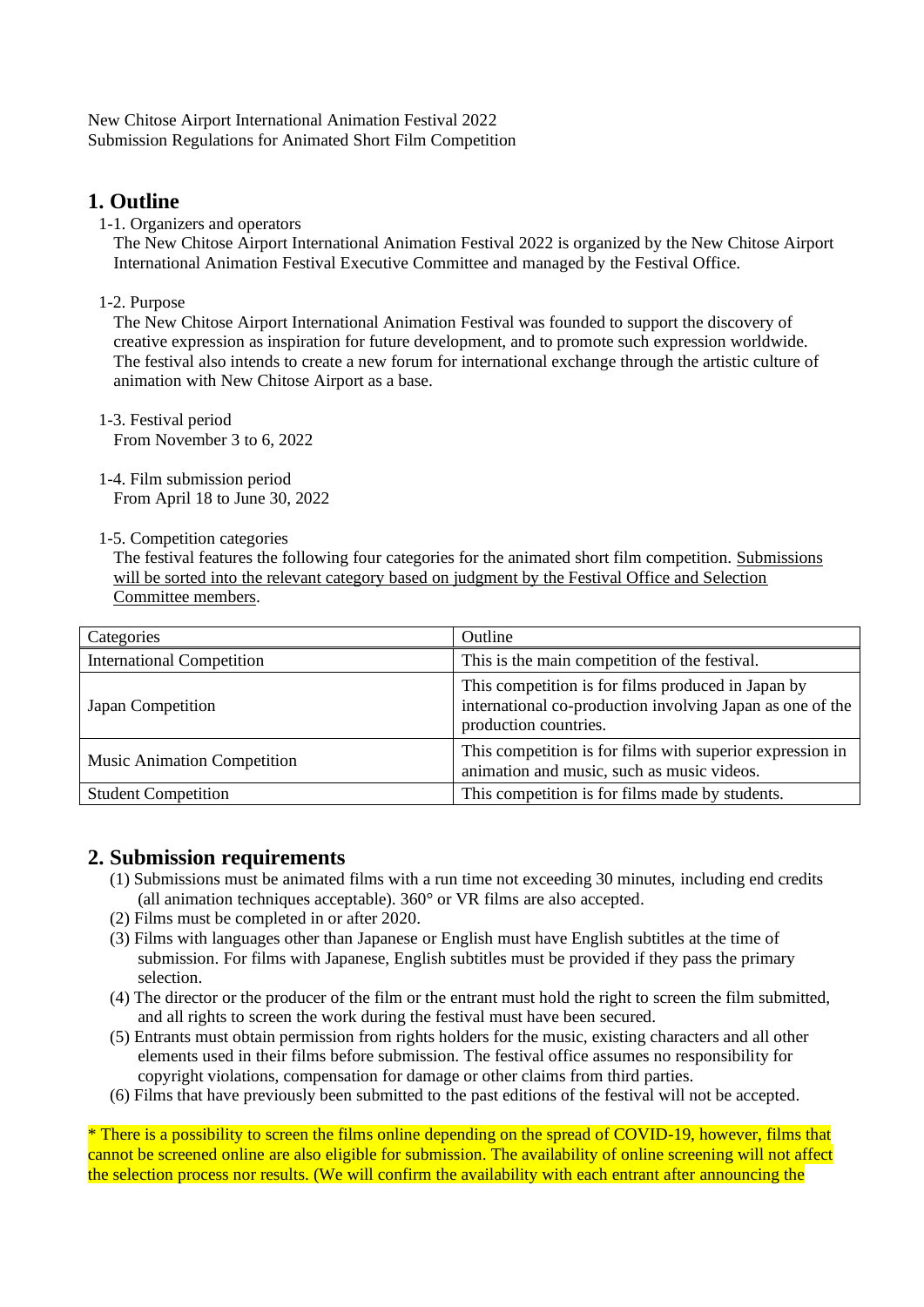# **3. Entry fee**

There is no entry fee.

### **4. Submission methods**

- 4-1. Online Submission
	- (1) Complete the Online Submission Form (incl. the fields for information on the film and the director) on the festival official website or FilmFreeway.
	- (2) If you have many films for entry, we will accept the submission with a list. Please contact the festival office.
	- (3) Upload a photo of the director (height  $800 \times$  width 600 pixels or larger recommended) and three stills from the film (height  $720 \times$  width 1,280 pixels or larger recommended). These will be used on the official festival website, flyers and other advertising materials. (\*Uploaded images may be trimmed for usage.)
	- (4) The film must be made available for Internet streaming. VR submissions must be with a URL link to a VR build file. Supported platforms are Meta Quest and HTC Vive.
- 4-2. Translation and subtitles
	- (1) The official languages of the competition will be Japanese and English.
	- (2) For Japanese and other non-English films, entrants are advised to embed English subtitles. The festival office will handle subtitling of the dialogue from English to Japanese (limited to films that have passed primary selection). Accordingly, entrants submitting non-Japanese films are requested to draw up an English-language script to support the production of Japanese subtitles. The dialogue list (with timecodes) must be uploaded via the Online Submission Form.

# **5. Selection**

- (1) All submissions will be previewed by the selection committee and the committee will decide the selection as listed in Section 1-5 Competition categories.
- (2) The results of the selection will be notified directly to the applicants by e-mail by the end of August 2022 and will also be announced on the official website.
- (3) See the official website for information on Selection Committee members.

# **6. Onsite and Online Screening of films selected**

- 6-1. Onsite Screening
	- (1) The films selected will be screened in competition programs during the festival.
	- (2) Configuration of the competition programs and the screening schedule will be decided by the festival office based on the screening timeframe.

#### 6-2. Online Screening

Depending on the spread of COVID-19, the films that pass the primary selection may be screened online on a paid platform determined by the festival. In such a case, confirmation will be made with each film entrant on the availability of online screening. Even if you do not wish to screen your film online, it will not affect the selection process nor results.)

6-3. Screening Fee

No screening fee will be paid for onsite or online screening.

6-4. Films for screening

(1) Entrants of the film selected in the competition programs will be asked to send the screening copy to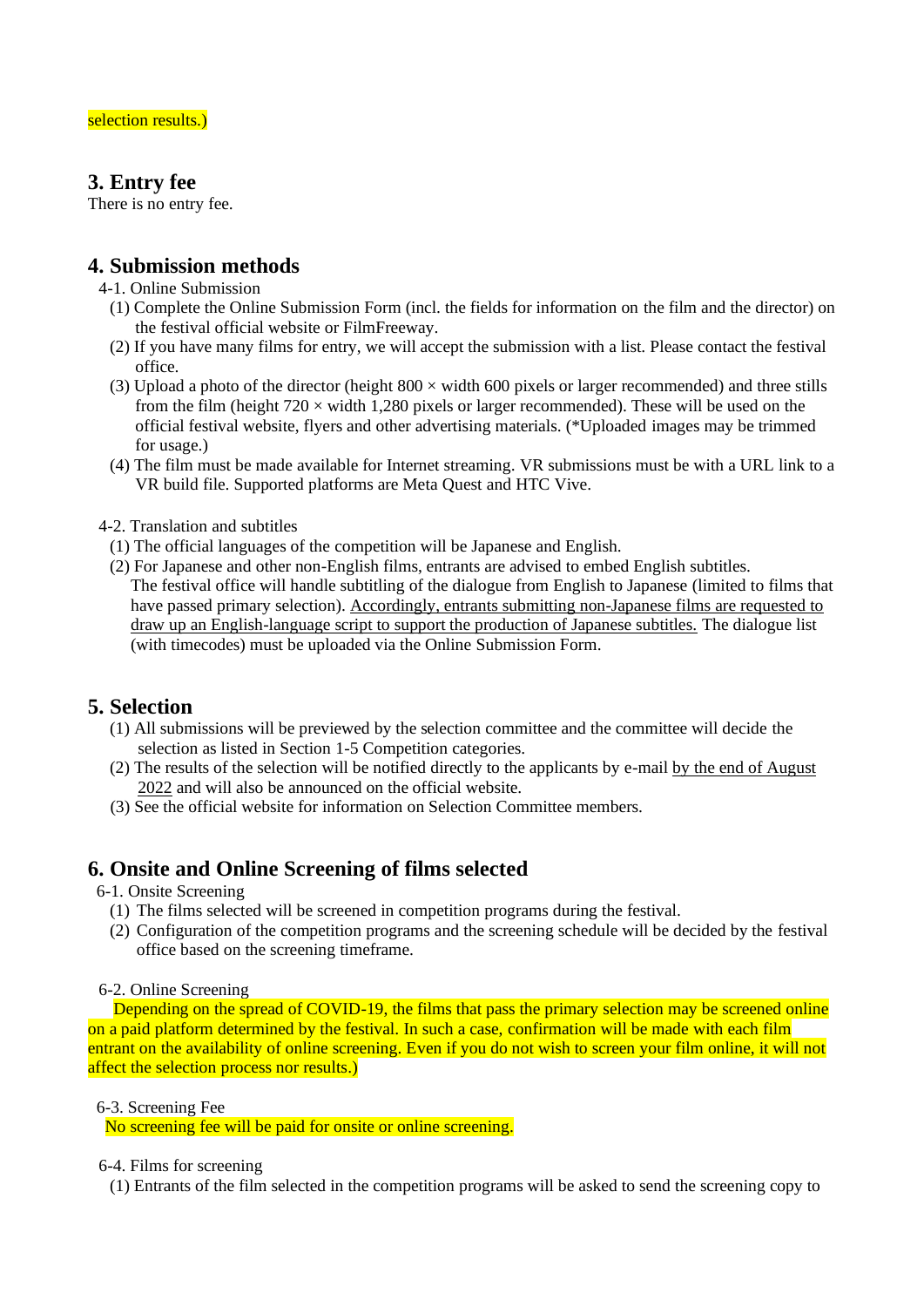the Festival Office not later than August 24, 2022. Online data storage services may be used for this purpose. (Shipping and all other costs related to film submission are the responsibility of entrants.) (2) Films formats

- Animated short films: DCP, QuickTime ProRes422, QuickTime H.264, mp4
- 360° or VR films: Build files

### **7. Competitions and awards**

Each of the films that pass the primary selection will be considered for the final selection made in the relevant competition category.

(1) The festival will elect International Jury members to judge the "International Competition," "Japan Competition," and "Student Competition" in the Short Film categories. The International Jury may present the following awards as a result of deliberation during the festival.

| Award                    | Competition                                                                     | Prize money/extra prizes |
|--------------------------|---------------------------------------------------------------------------------|--------------------------|
| Grand Prix               | <b>International Competition</b>                                                | 1 million JPY            |
| New Talent Award         | <b>International Competition</b>                                                | 200,000 JPY              |
| Japan Grand Prix         | Japan competition and Japanese films in the<br><b>International Competition</b> | 500,000 JPY              |
| <b>Best Student Film</b> | Student films in the International, Japan, and Student<br>Competition           | memento                  |

The jury may also present other awards including Jury Awards and Special Mentions.

|  | (2) The Audience Award is decided through an audience voting system. |  |  |  |  |
|--|----------------------------------------------------------------------|--|--|--|--|
|--|----------------------------------------------------------------------|--|--|--|--|

| Award          | competition                | Prize monev/extra prizes |
|----------------|----------------------------|--------------------------|
| Audience Award | Films screened in theaters | ,000 JPY<br>100.         |

(3) Kid's Jury will select The Kids Award from among the films shown in the Family Program in the International Competition.

| Award         | <b>Competition</b>                                                    | money/extra prizes<br>Prize |
|---------------|-----------------------------------------------------------------------|-----------------------------|
| Kids<br>Award | Program within the<br>: International<br>Competition<br><b>Family</b> | memento                     |

(4) The festival will appoint Music Animation Special Jury members to judge the "Music Animation Competition" in the Short Film categories. The Special Jury may present the following award as a result of public deliberation during the festival.

| ward                                       | netitior.                               | prize<br>$\mu$ nonev/e $\lambda$<br>extra 1 |
|--------------------------------------------|-----------------------------------------|---------------------------------------------|
| Rest<br>Award<br>Anımatıon<br><b>Music</b> | Music<br>competition<br>umation<br>A ni | <b>IDV</b><br>000<br>100                    |

(5) Prize money will be remitted to award winners' bank accounts after withholding of the applicable tax.

(6) The festival office may establish other awards decided by different criteria.

#### **8. Invitations**

The festival office will invite a filmmaker or a producer who satisfies certain conditions by covering related costs as described below. The detail is notified of the details by email after the selection.

As of April 18, 2022, Japan still has restrictions on new entries in place for each country and region as measures for COVID-19, and these restrictions are in flux depending on the status of the spread of infection. We regrettably have decided not to invite artists from overseas again this year as we are unable to guarantee invitations and accommodate equally. It pains us that the situation has been very distressing over the past years and we appreciate your understanding. For more information, please refer to the Ministry of Foreign Affairs website.

[\(https://www.mofa.go.jp/ca/cp/page22e\\_000925.html\)](https://www.mofa.go.jp/ca/cp/page22e_000925.html))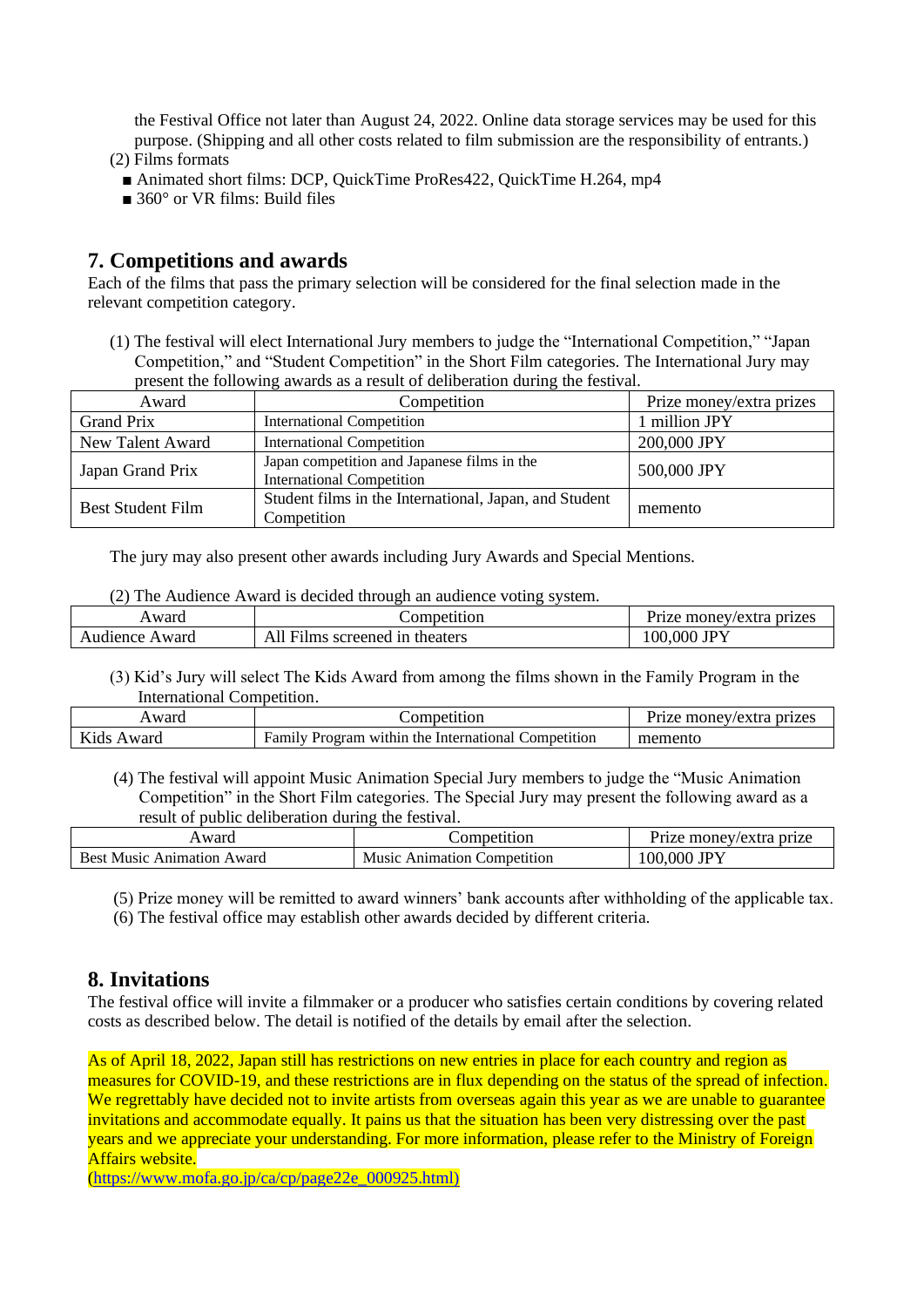Filmmakers who are living or residing in Japan at the time of the festival are eligible for the invitation. However, please note that depending on the situation, all the invitations may be canceled.

8-1. International Competition, Japan Competition and Music Animation Competition

■ Conditions for invitation

Must be one of the following:

(1) A director or producer whose work has been selected for the International Competition or the Japan Competition and is able to attend the Award Ceremony to be held on November 6, 2022 (one person per film)

Please note that it is compulsory to attend a talk session on any program held during your visit (ex. "Meet the Filmmakers").

(2) A director or producer whose work has been selected for the Music Animation Competition and is able to attend the screening program and the Award Ceremony during the festival period (schedule TBA; one person per film)

\* Even if the film is selected in more than one category, only one person is invited.

- If the condition is fulfilled, the festival will cover
- (1) Part of round-trip flight costs (as par the Festival Office regulations)
- (2) Part of accommodation during the festival (applicable only to hotels arranged by the Festival Office and only for one person)
- (3) Part of meals during the festival (by meal coupon, as par with Festival Office regulations)

8-2 Student Competition

■ Conditions for invitation

A director or producer whose work has been selected for the Student Competition and is able to attend the Award Ceremony to be held on November 6, 2022 (one person per film).

It is compulsory to participate in the talk sessions at your screening program during your visit (ex. "Meet the Filmmakers").

\* Even if the film is selected in more than one category, only one person is invited.

- If the condition is fulfilled, the festival will cover
- (1) Part of accommodation during the festival (applicable only to hotels arranged by the Festival Office and only for one person)
- (2) Part of meals during the festival (by meal coupon, as par with Festival Office regulations)

#### **9. Other notes**

9-1. Approval of film usage for publicity purposes

Entrants grant the festival office the right to use part of their submissions (less than 10% of the film's total length) and other related images (e.g., stills from the film) for festival publicity unless otherwise stated via the Online Submission Form.

9-2. Special screening

- (1) The submitted works may be screened in other programs outside of the competition programs. Entrants will be contacted for the screening as needed and we ask for your cooperation as much as possible.
- (2) After the festival, we would appreciate your consent to the extent possible to hold touring screenings for the promotion of the festival.

9-3. Understandings

(1) No questions or objections to judgment results (such as requests for the disclosure of selection details or reasons for not being selected) will be accepted.